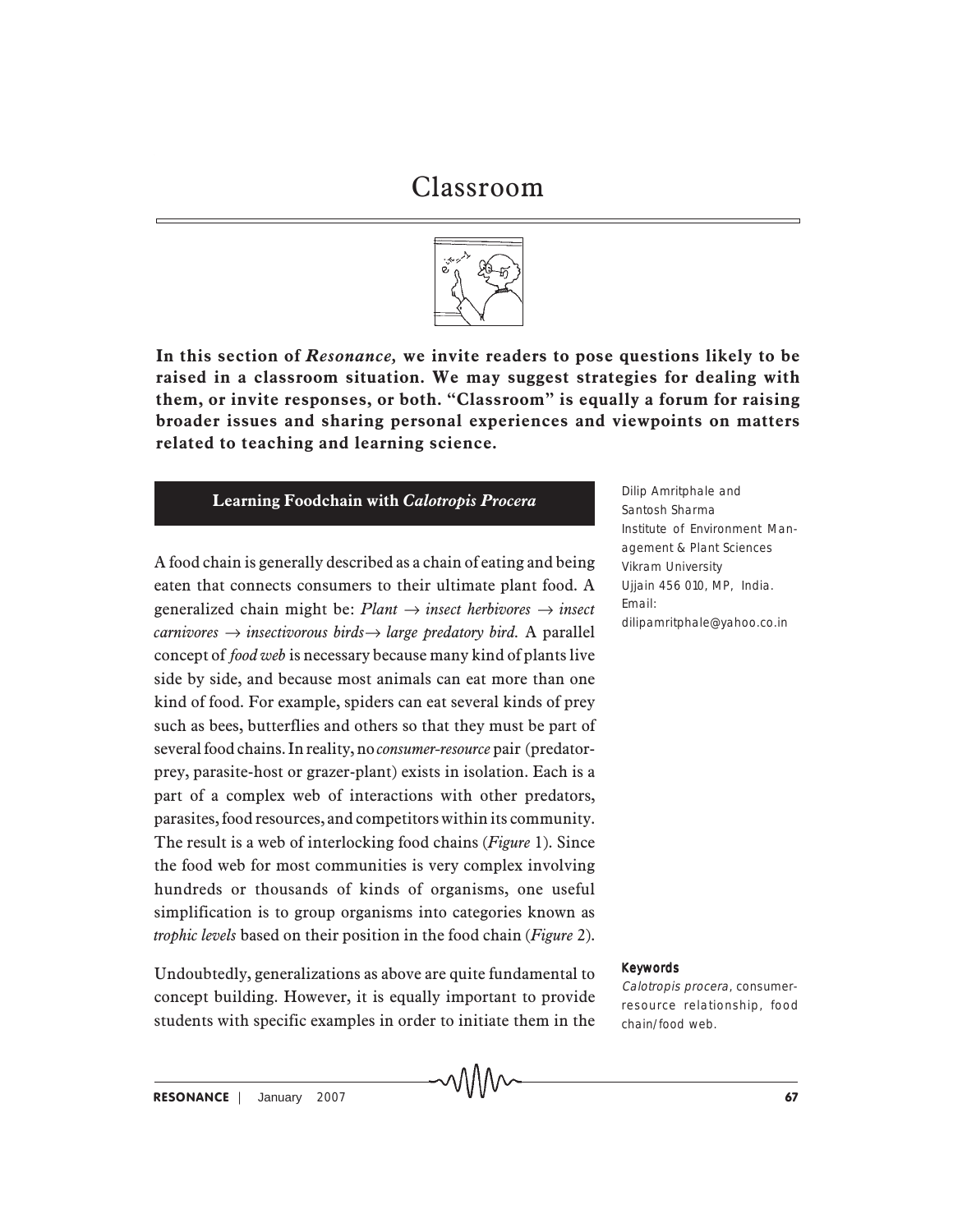

*Figure 1. A hypothetical food web based on three species of plants, ten species of insect herbivores, four species of insect carnivores, two species of bird herbivores, two species of bird insectivores, and one species of large predatory bird. There is an initial diversity introduced by the numbers of plants. This diversity is multiplied at the herbivore level. At each subsequent level the diversity is reduced as the food chains converge.*

subject. Unfortunately, books or other resource materials citing case studies and examples of indigenous origin are not generally available to a large cross section of school/college-going students in India. Several commonly available books feed them on stereotypic food chains involving, for example, something like a field rat and a cobra (few bother to put a rat snake instead!). Or, there are books of foreign origin citing plant and animal species with which an average student is generally not familiar. For example, a typical food chain in some of the foreign titles is: *Oak leaf* → *caterpillar* → *scarlet tanager* → *Cooper's hawk*. Obviously, it is such kind of treatment that makes biology in general and ecology in particular, a dead science. That is what prompted us to share some of our (admittedly) simple but interesting observations on *Calotropis procera* (Ait.) R. Br. (Asclepiadaceae) and the life associated with it. We feel it is necessary to clarify the following points before initiating a study in food chains with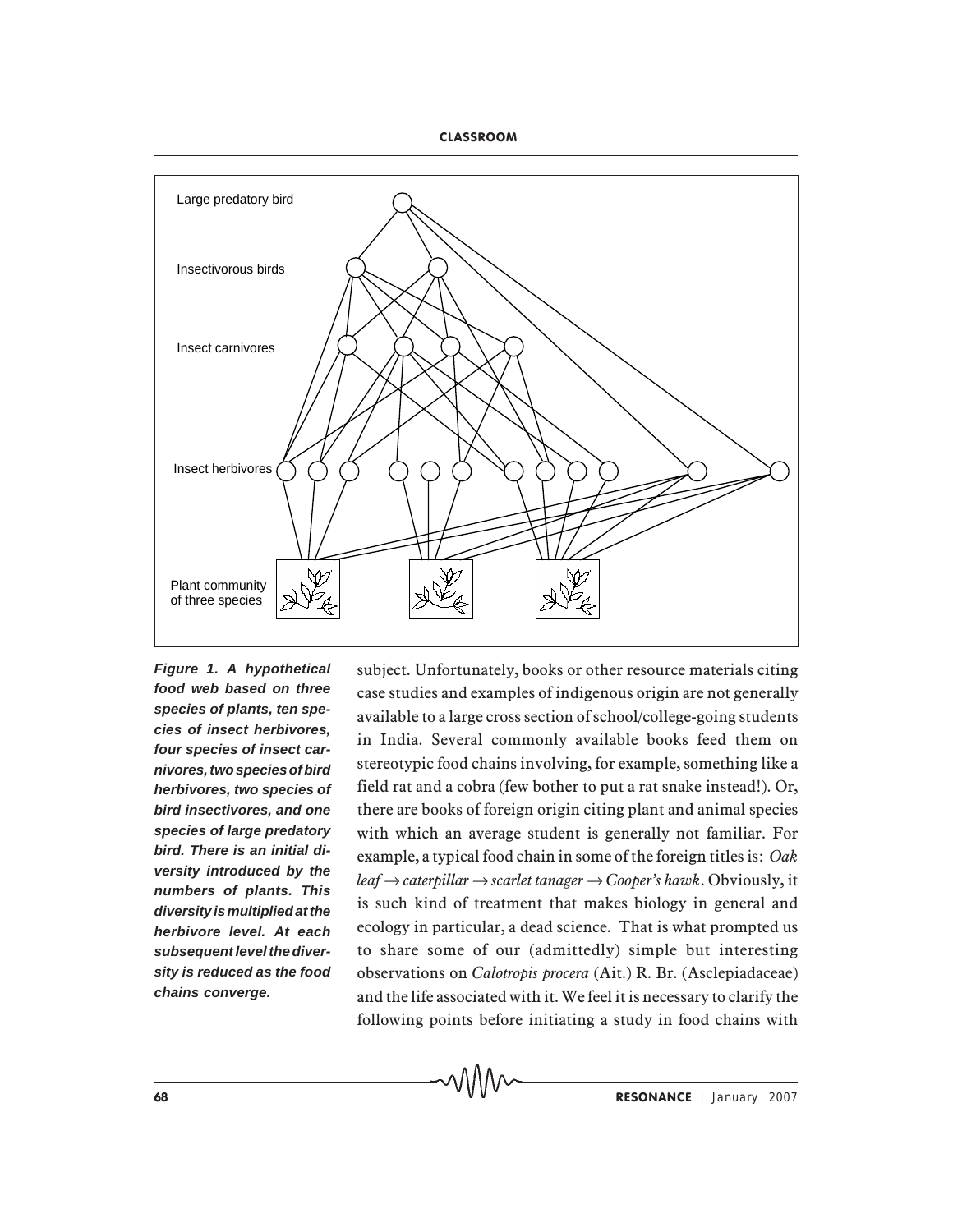

*Figure 2. Species grouped into trophic levels. All of the photosynthetic plants are in one trophic level, the producer level; all the animals that consume mainly plants are in the primary consumer trophic level, and so on. Organisms that use dead plants and animals and organic matter derived from them are in the decomposer level.*

*C. procera*: (1) the species is certainly not something unique with reference to food chain studies. In fact, any suitable plant species based on availability in a given region can serve the purpose, (2) the life associated with *C. procera* may differ among regions. While this is of little consequence in terms of the principles and concepts involved, it may require making region-specific relevant changes with respect to the composition of associated species, and (3) it may be noted that *C. procera* is only one (albeit important) of the numerous constituent species of the waste land plant community in this region, for example, *Acacia leucophlea, Calotropis gigantea*, *Ipomoea fistulosa, Lantana camara,* several members of Poaceae and others. Therefore, what is being discussed represents only a small part of the food web functioning in the degraded ecosystem.

Following are some mundane reasons that render *C. procera* a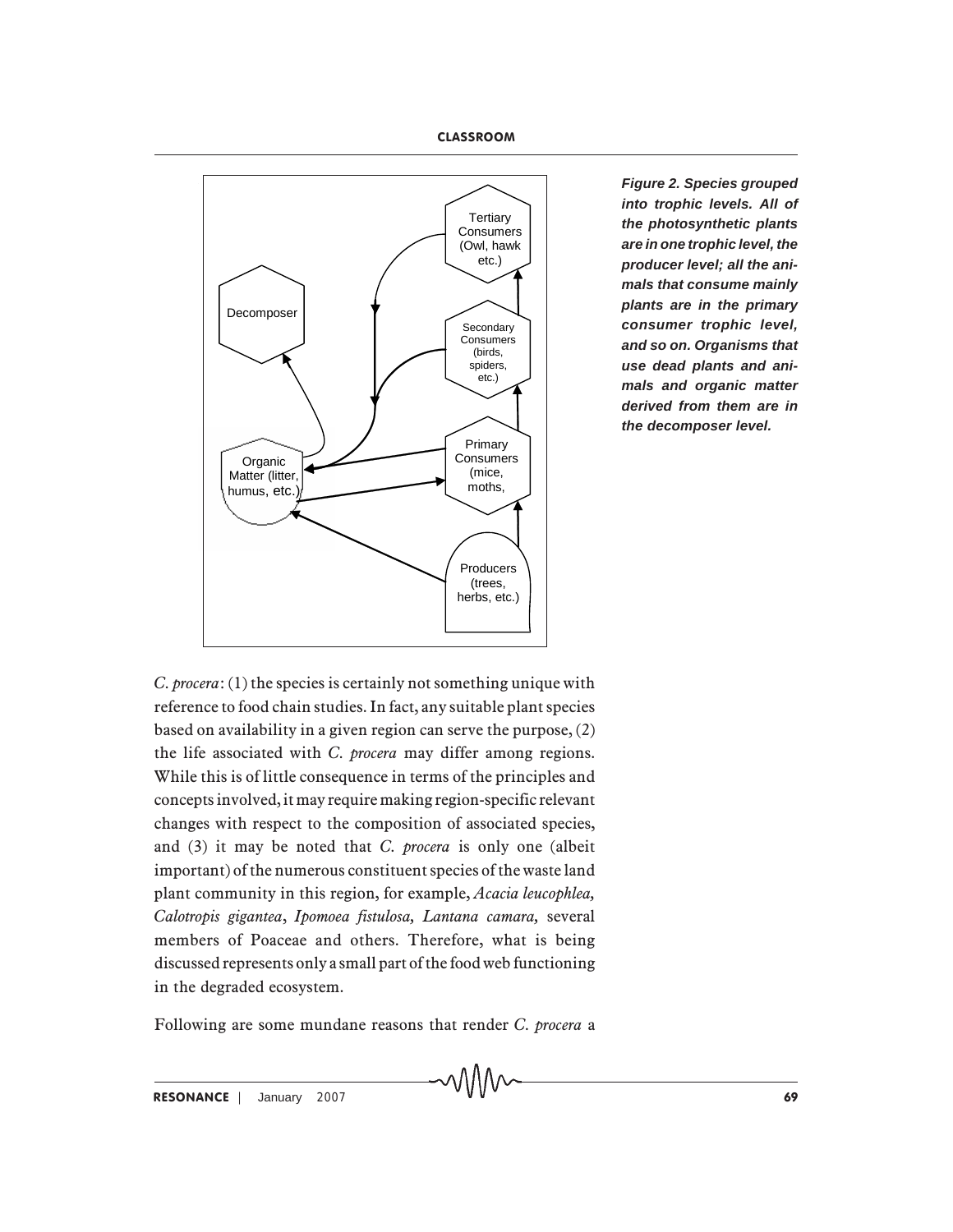| <b>Class</b> | Order and number of species           | Most common taxon                              |
|--------------|---------------------------------------|------------------------------------------------|
| Insecta      | Odonata-2, Orthoptera-2,              | Brachythemis contaminata, Poekilocerus pictus, |
|              | Mantodea-10, Isoptera-2, Hemiptera-8, | Empussa sp., Microtermes obesi, Spilostethus   |
|              | Homoptera-5, Coleoptera-8, Diptera-7, | pandurus, Aphis nerii, Cheilomenes             |
|              | Lepidoptera-13, Hymenoptera-12        | sexmaculata, Paramecops sp., Dacus persicus,   |
|              |                                       | Danaus chrysippus, Apis spp., Xylocopa sp.,    |
|              |                                       | Camponotus sp., Crematogaster sp.              |
| Arachnida    | Araneae $-7$                          | <i>Thomisus sp.</i>                            |
| Reptilia     | $Squamata - 1$                        | Calotes versicolor                             |
| Aves         | Passeriformes $-1$                    | Nectarinia asiatica                            |

# *Table 1. Fauna visiting/associated/dependent on Calotropis procera.*

*The list is based on a preliminary study only by the authors in and around Ujjian (23°11' N; 75°43'E) and still much remains to be added.*

better option over several other plant species to initiate food chain studies: (1) the plant generally occurs in waste lands almost throughout India, (2) it is a perennial shrub and can thus facilitate round-the-year field studies, (3) the plant generally grows to a maximum height of ca. 2 m, which renders it a more convenient tool compared with trees for field studies by students, (4) it does not bear spines, thorns or similar other structures (however, one should avoid latex contacting to the eyes since it may cause irritation), and (5) the plant acts as an excellent resource provider to a bewildering array of organisms (*Table* 1 and *Figure* 3).

*C. procera* is a ready source of food to a large number of primary consumers (herbivores) among which aphids are the most abundant. *Figure* 4 showing consumption of aphids by the predaceous larvae of a ladybird beetle is just another demonstration of the fundamental fact: that animals high on food chains are rarer than animals down. In other words, there are more primary consumers than *secondary consumers* (carnivores) and so on (also applicable to plants and primary consumers, but not always). This is what is generally known (and depicted in textbooks with stepped sides or as their cone-shaped version) as *pyramid of numbers*, sometimes referred to as the *eltonian pyramid* in the name of Charles Elton who set out the importance of food chains in his text book – *Animal Ecology* – published in 1927. A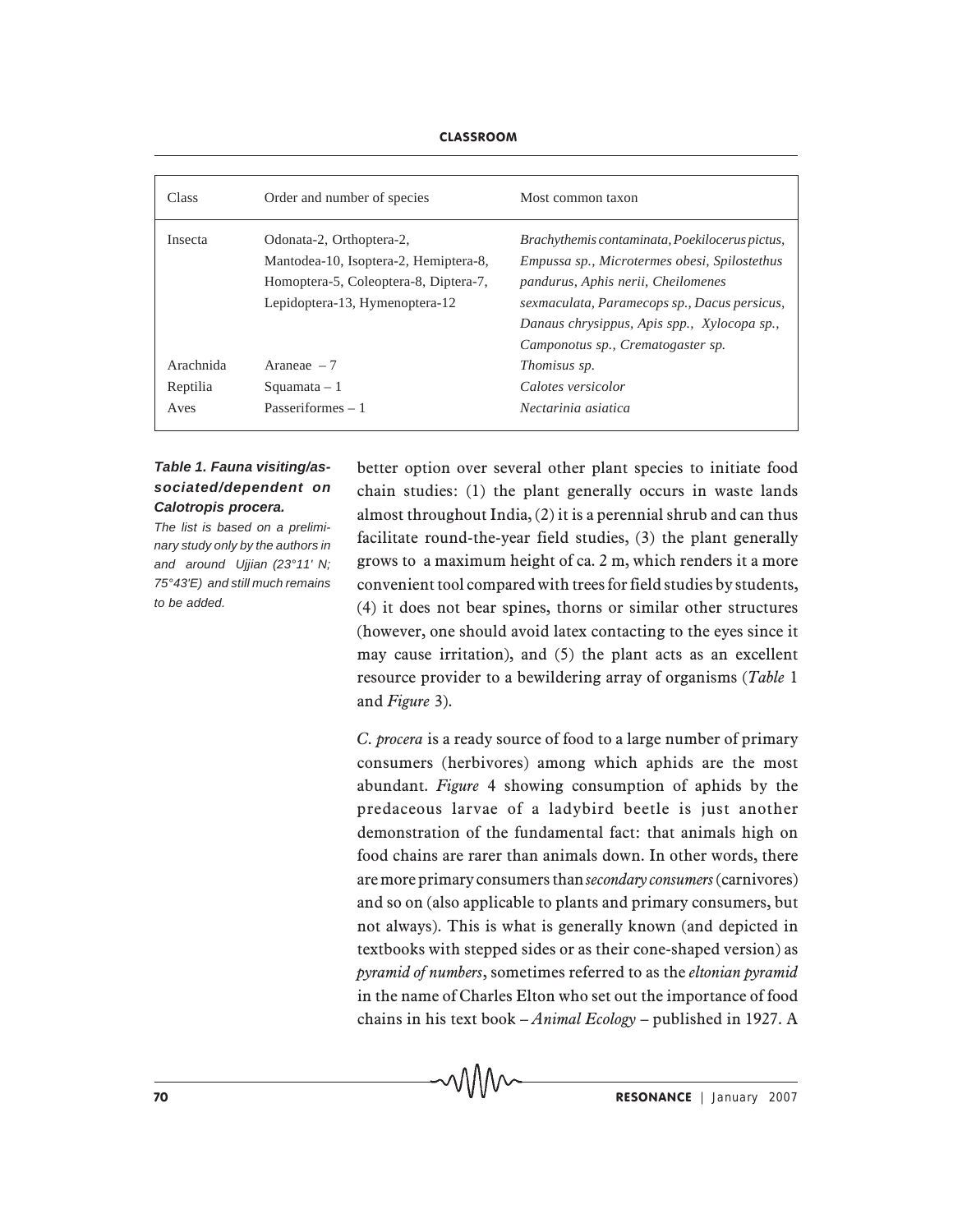

*Figure 3. (a) Calotropis procera – a resource provider to a large number of organisms including (b) a grasshopper (Poekilocerus pic-tus) that primarily eats leaves, (c) nymphs and adults of a bug (Spilo-stethus pandurus) consuming seeds, (d) a female fruit fly (Dacus persicus) laying eggs in a fruit, and (e) a butterfly (Danaus chrysippus) ready to drink nectar from the flower. (The photographs in this article are taken by the authors.)*



*Figure 4. Larvae (whitecoloured) of a ladybird beetle (Coleoptera: Coccinellidae) consuming aphids (Aphis nerii). A few ants are also seen.*

RESONANCE  $\vert$  January 2007  $\sim$  MM $\sim$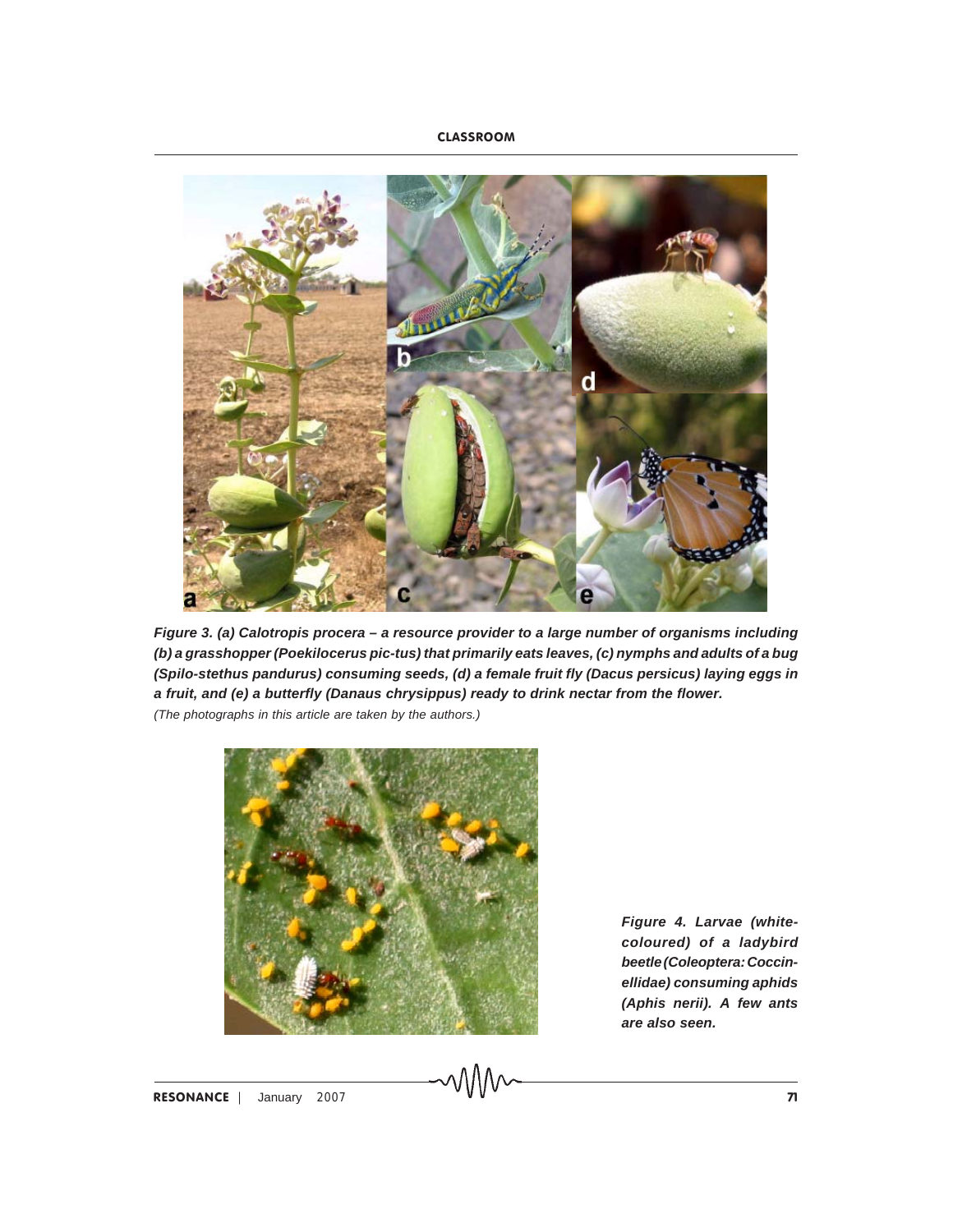similar pattern, the *pyramid of biomass*, almost always results if dry weight is used instead of number. Both these pyramids are aspects of the structure of the community. The functional aspect of the community is best described by the *pyramid of energy* in which the rate of energy flow and/or rate of production at successive trophic levels are shown.

Yet another fact about food chains relates to the size of the predator as comapred to its prey: that there is a quantum jump in size between the animals belonging to two different trophic levels in the food chain. This is what is generally known as the *principle of food size*. Indeed, in 90% of the feeding links among the animal species in natural communities, a larger predator consumes a smaller prey. Thus, a ladybird beetle sucking on an aphid as seen in *Figure* 5 or a preying mantid devouring a honeybee as observed in *Figure* 6 conform well to this principle. The garden lizard (*Figure* 7), which is perhaps one of the largest animals using *C. procera* as shelter and hunting ground, also eats

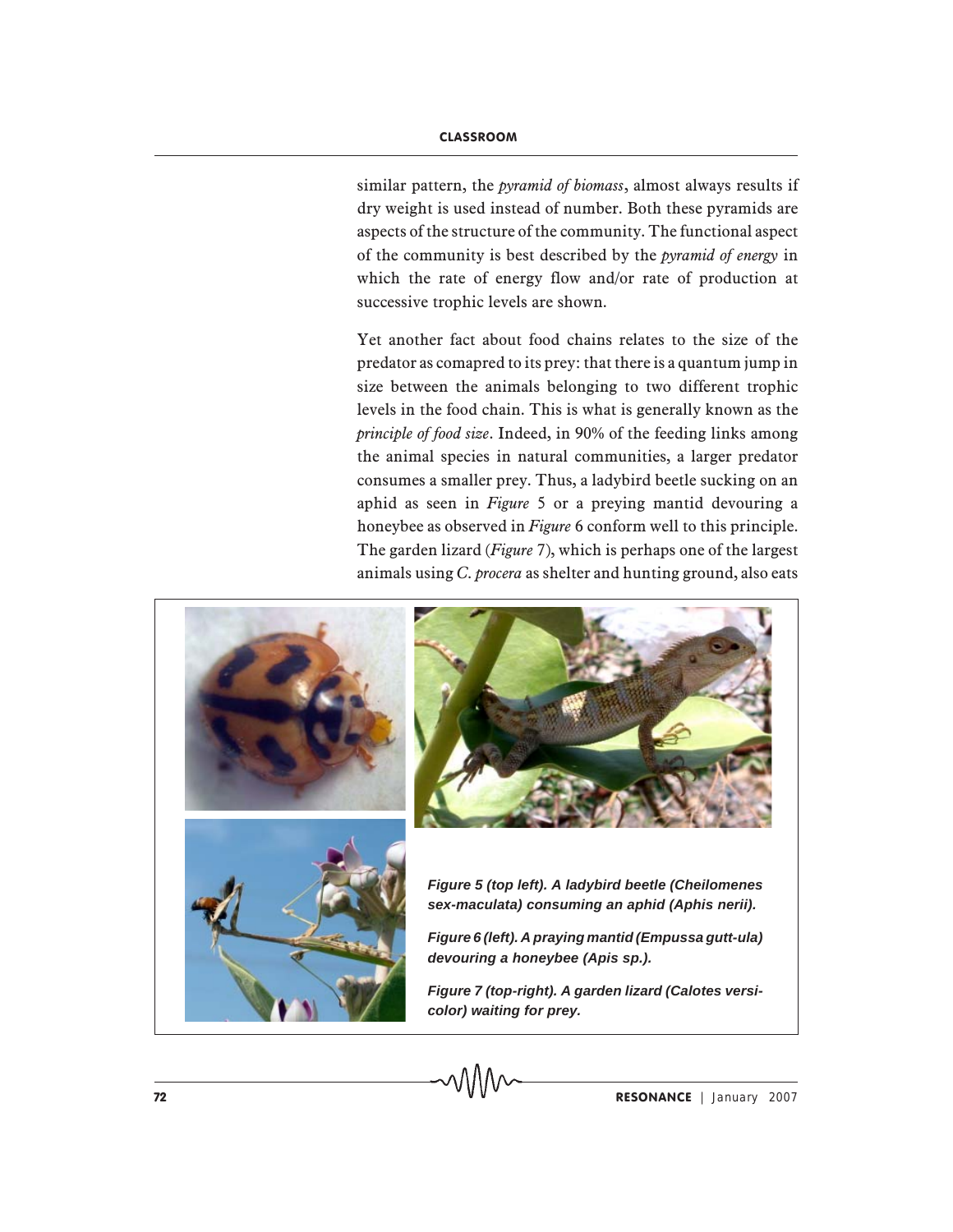insects and spiders that are comparatively much smaller. There are clear exceptions to the principle of food size in numerous feeding links though. For example, the spider seen preying upon the butterfly in *Figure* 8 is evidently much smaller compared to its prey.

A food chain conventionally refers to grazer-plant or prey-predator relationship. There are many steps in the food chains, however, which do not match with this blueprint. One such step is evident in *Figures* 9a,b showing ants feeding on aphid honeydew. Such steps

represent links, although partial, in a food chain since they too involve transfer of energy between one trophic level and another. The ant-aphid relationship, as depicted here, elucidates yet another important characteristic of food chains. As shown above, the ants act as secondary consumers (though not as carnivores!) when feeding on aphid honey-dew. Interestingly, they act as secondary consumers again (though this time as carnivores!) when preying on the larva of a fruit fly, which is emerging from the fruit (*Figure* 9c). On the other hand, they act as primary consumers when feeding on the nectar from flowers *(Figure* 9d).



*Figure 8. A spider (Thomisus sp.-female) holding its prey – a butterfly*



*Figure 9. (a) and (b) Ants (Formicidae) consuming the honedew excreted from the siphon of an aphid (Aphis nerii). (c) and (d) Ants preying a larva (yellowish in colour) of the fruit fly (Dacus persicus) and feeding on the nectar, respectively.*

RESONANCE | January 2007 **73**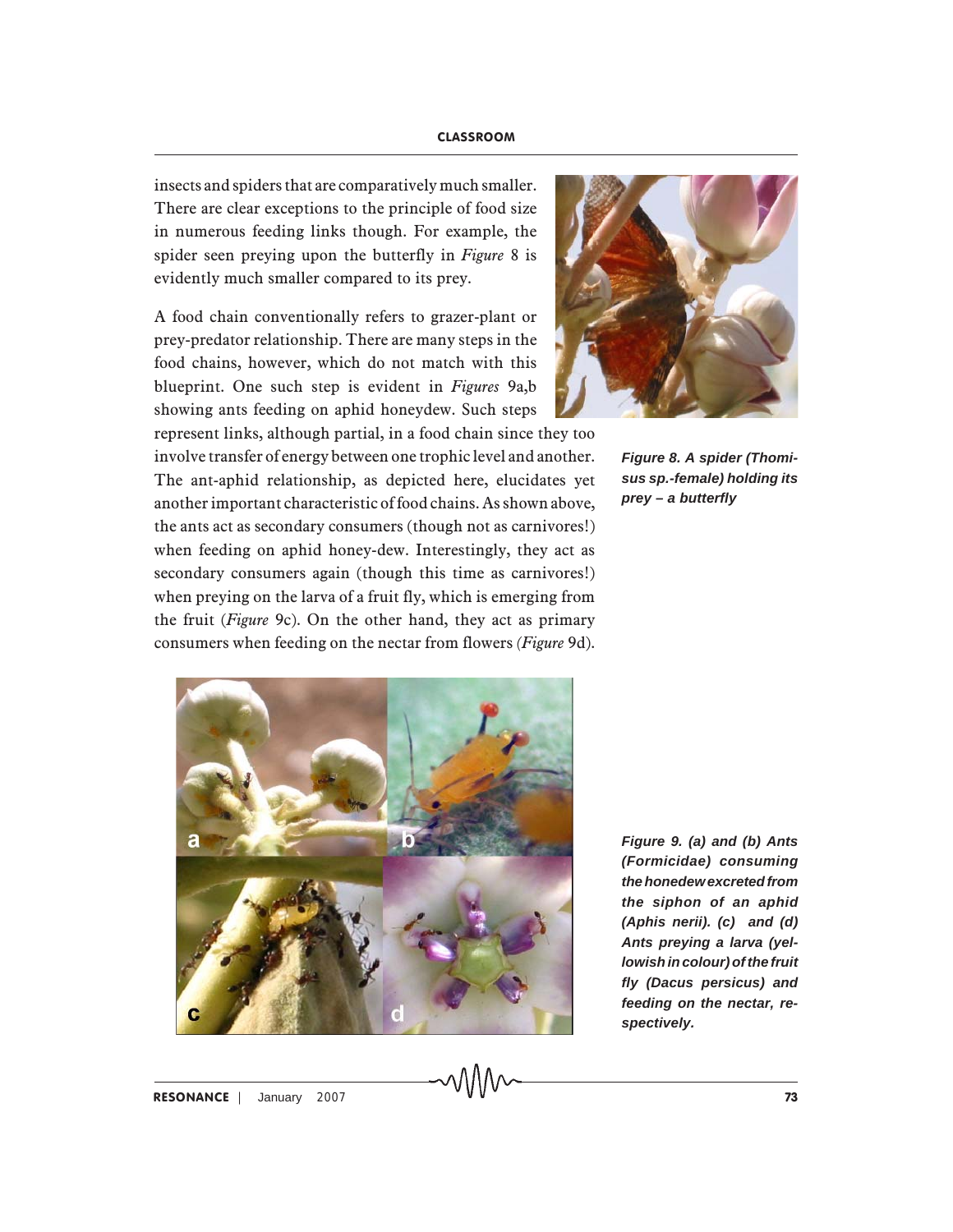

*Figure 10. A purple sunbird (Nectarinia asiatica – male) feeding on the nectar.*

Like ants, sunbirds also seem to occupy more than one trophic level because, in addition to feeding on the nectar (*Figure* 10), they eat insects also. Clearly thus, the trophic classification is one of function and not of species as such; a given species population may occupy one, or more than one, trophic level based on the source of energy actually assimilated. The trophiclevel concept is useful as a simple way of looking at ecosystems. But, due to the problems discussed above, there is a tendency these days to use a '*compartment*' approach. A compartment is a group of species in a food web that interact more with each other than with species outside that group. In the above example thus, aphids and ants may be put in the same compartment despite differences at the trophic level.

We conclude showing a few food chains (*Figure* 11) that can be connected to *C. procera* on the basis of consumer-resource pairs